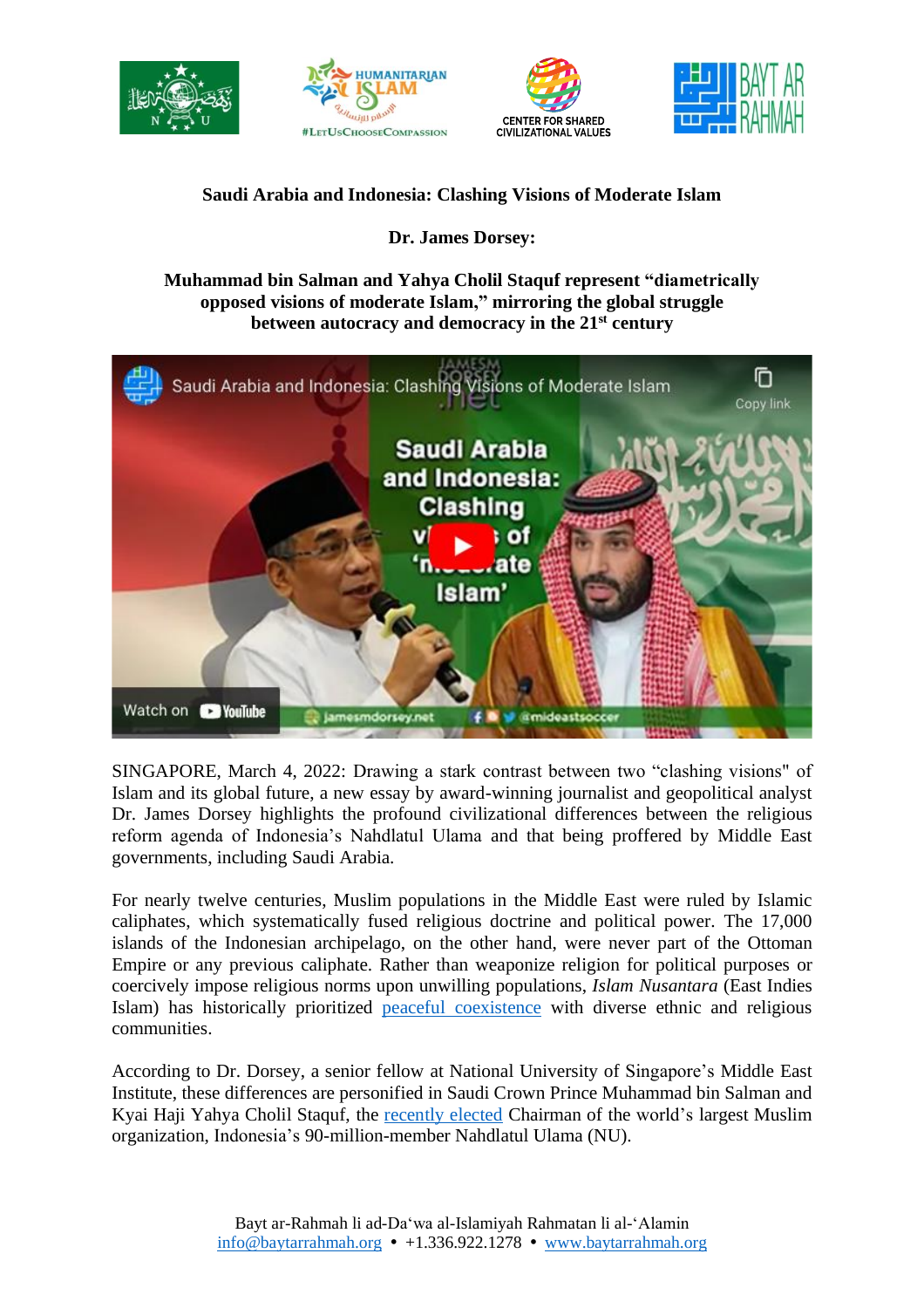While Muhammad bin Salman's reforms are top-down and designed to ensure the survival of his autocratic rule within the Kingdom of Saudi Arabia, Nahdlatul Ulama reform efforts are inspired by the [humanitarian vision](https://baytarrahmah.org/2022_02_23_kompas_nahdlatul-ulamas-civilizational-mission/) of former NU Chairman and Indonesian president KH. Abdurrahman Wahid (1940 – 2009).

Under the leadership of Mr. Staquf, Nahdlatul Ulama is systematically and institutionally building a "global alliance [that] seeks to prevent the political weaponization of identity; curtail the spread of communal hatred; promote solidarity and respect among the diverse people, cultures and nations of the world; and foster the emergence of a truly just and harmonious world order, founded upon respect for the equal rights and dignity of every human being" (*[The](https://www.baytarrahmah.org/media/2021/The-Nation)  [Nation's Mosque Statement](https://www.baytarrahmah.org/media/2021/The-Nation)*, 2021).

Aware of Nahdlatul Ulama's global vision and reform agenda, Indian social and political leader Sri Ram Madhav Varanasi recently published a major essay [urging](https://baytarrahmah.org/2022_02_18_leading-hindu-nationalist-endorses-humanitarian-islam/) South Asian Muslims to "emulate the Indonesian model, the humanitarianism of eastern Islam… rather than Middle Eastern Islam, [which] is struggling to get out of the stranglehold of Wahhabi interpretation."



KH. Yahya Cholil Staquf addressing more than 500 senior Nahdlatul Ulama leaders gathered in Lampung, Sumatra to support his candidacy for Chairman of the NU Central Board (December 21, 2021). Note the banner displaying the cover image of a book titled, *Menghidupkan Gus Dur* ("*Reviving Gus Dur*") — i.e., reawakening the vision and agenda of President Wahid.

The complete text of Dr. Dorsey's article may be read below, as it appears in the *Times of Israel*.

**\_\_\_\_\_\_\_\_\_\_\_\_\_\_\_\_\_\_\_\_\_\_\_\_\_\_\_\_\_\_\_\_\_\_\_\_\_\_\_\_\_\_\_\_\_\_\_\_\_\_\_\_\_\_\_\_\_\_\_\_\_\_**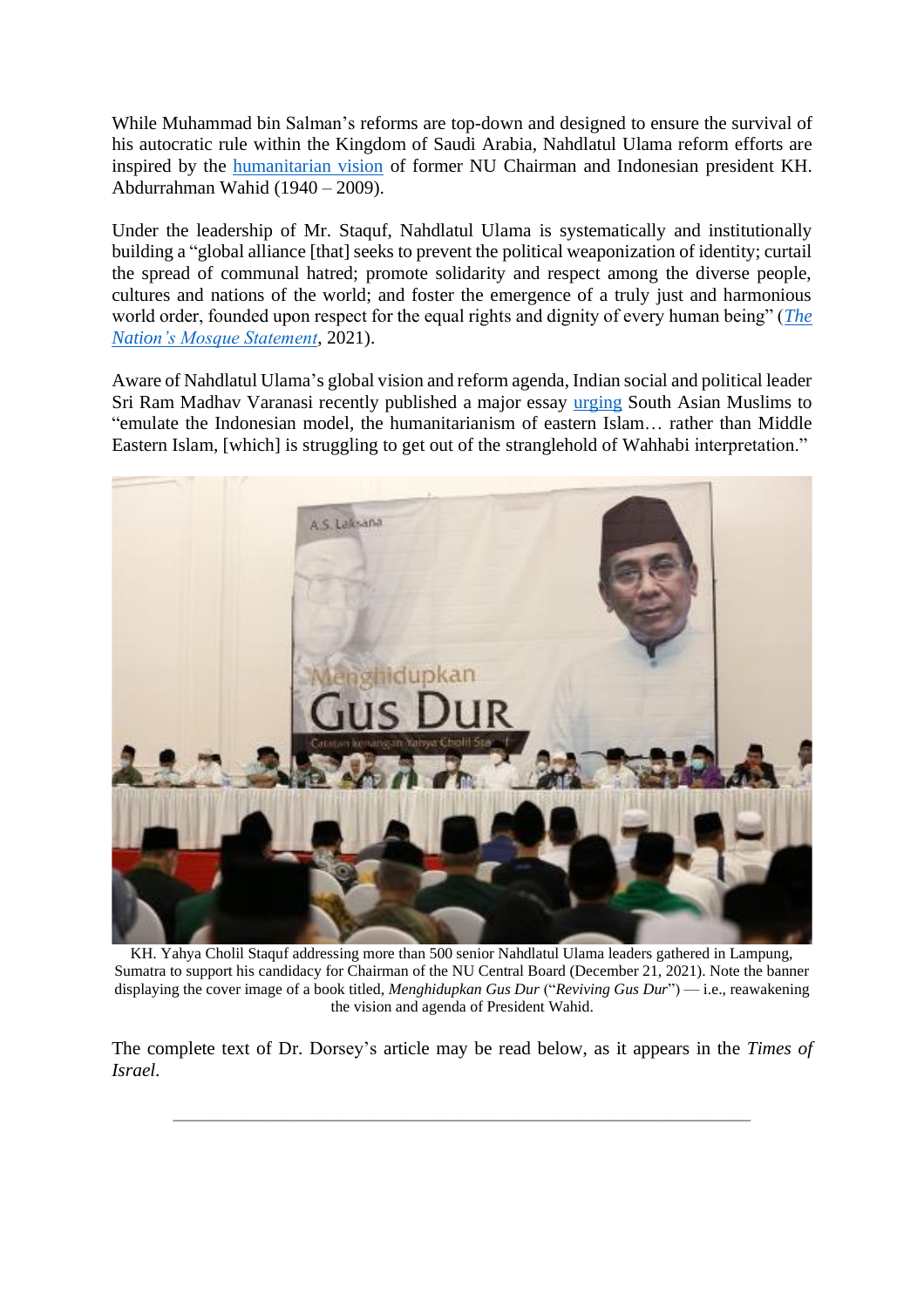## **THE TIMES OF ISRAEL**

## **Saudi Arabia and Indonesia: Clashing visions of 'moderate Islam.'**

James M. Dorsey | March 4, 2022



In this combination of images, Saudi Crown Prince Mohammed bin Salman and Yahya Cholil Staquf, the newly elected Chairman of the Central Board of Indonesia's Nahdlatul Ulama.

Two diametrically opposed visions of moderate Islam have emerged as major Muslim powers battle to define the soul of their faith in the  $21<sup>st</sup>$  century in a struggle that is as much about geopolitics as it is about autocratic survival and visualizations of a future civilization and world order.

Saudi Crown Prince Mohammed bin Salman and Yahya Cholil Staquf, the newly elected chairman of the central board of Indonesia's Nahdlatul Ulama, the world's largest Muslim civil society movement, expressed their dueling visions in separate but almost simultaneously published interviews.

While the timing of the interviews was coincidental, they neatly laid out the parameters of a rivalry among major Middle Eastern and Asian Muslim-majority powers to dominate the discourse of Islam's place as the world transits into an as yet undefined new world order.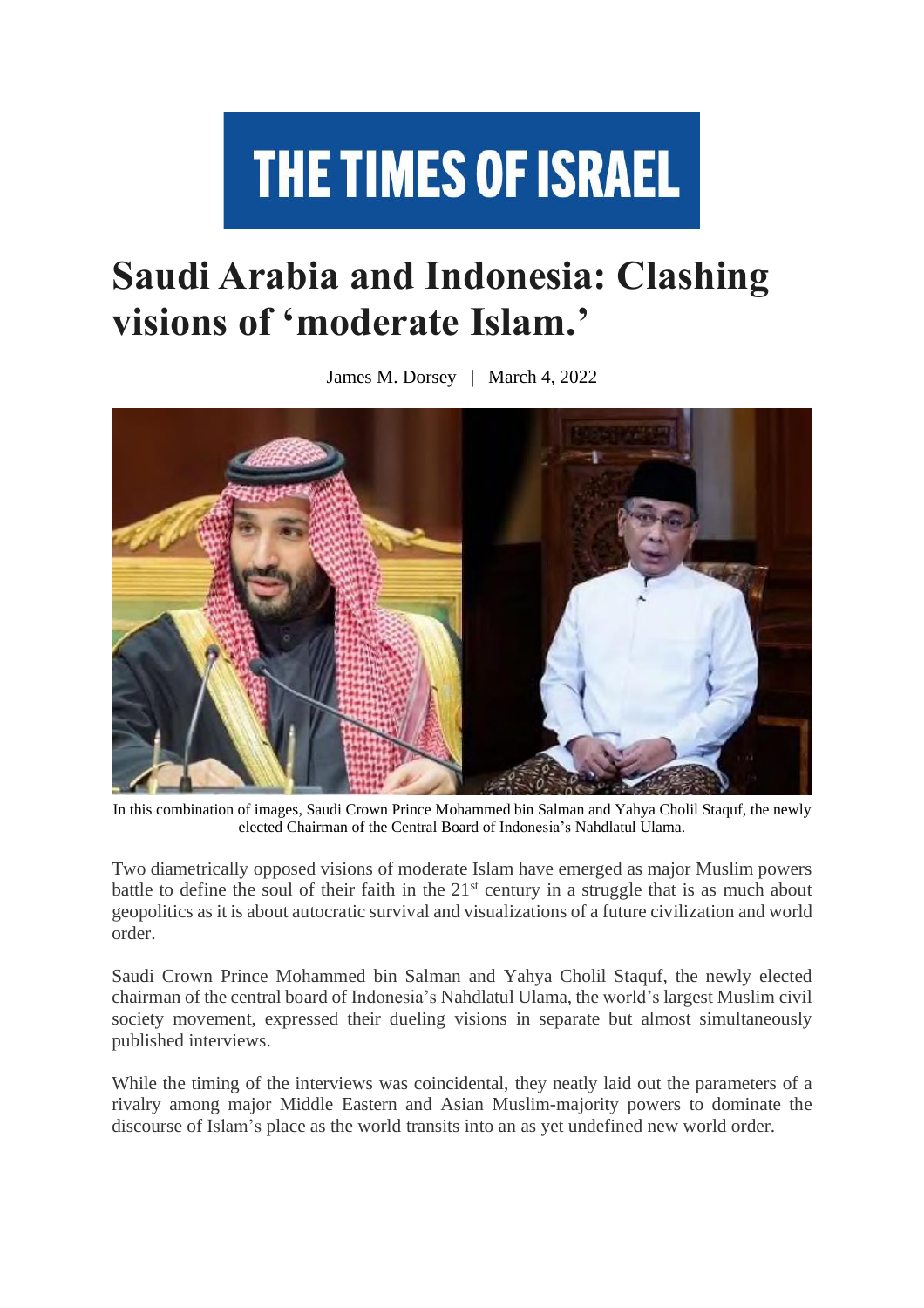Unsurprisingly, the visions expressed by the two leaders mirror the struggle epitomized by the Russian invasion of Ukraine between an autocratic, civilizationalist, and a more democratic and pluralistic vision of the world in the 21st century.

At the heart of the differences between Messrs. Bin Salman and Staquf lie questions about whether Islam needs reform or return to basics, who has the authority to interpret or reinterpret the faith, and what constitutes proper Islamic governance.

Speaking to *The [Atlantic](https://www.baytarrahmah.org/media/2022/theatlantic_absolute-power_03-03-22.pdf)*, Mr. Bin Salman left no doubt that the authority to interpret Islam was his and his alone.

A law graduate from King Saud University who prides himself as a student of Islamic jurisprudence who bent Saudi Arabia's religious establishment to his will, Mr. Bin Salman laid out the principle of the autocrats' notion of moderate Islam: absolute obedience to the ruler.

"In Islamic law, the head of the Islamic establishment is *wali al-amr*, the ruler," Mr. Bin Salman said.

For good order, Mr. Bin Salman added that "Saudi Arabia is based on pure monarchy," and he, as crown prince, would preserve the system. To remove himself from it would amount to a betrayal of all the monarchies and Saudis beneath him. "I can't stage a coup d'état against 14 million citizens," Mr. Bin Salman said. He was asserting that most Saudis supported not only the monarchy but also one-man monarchical rule.

Mr. Bin Salman was also insisting that he decided what implementation of Islamic law entailed and that he had the authority and power to interpret the faith as he saw fit.

In line with accepted dogma, Mr. Bin Salman said he could not change rules enshrined in the Qur'an, viewed as God's word, but was free to reinterpret the majority of Islamic legal provisions derived from reported sayings and deeds of the Prophet Mohammed.

"He's short-circuiting the tradition," Middle East scholar Bernard Haykel told *The Atlantic*. "But he's doing it in an Islamic way. He's saying that there are very few things that are fixed beyond dispute in Islam. That leaves him to determine what is in the interest of the Muslim community. If that means opening movie theatres, allowing tourists, or women on the beaches on the Red Sea, then so be it."

Mr. Bin Salman has no doubt given tradition short shrift. He has introduced social rather than religious changes of traditions that were tribal, not religious in origin, even if they were religiously packaged.

The crown prince's views clashed with an opposed vision of what Indonesia's Nahdlatul Ulama calls the need to "recontextualize" Islam to bring its legal concepts and philosophy into line with the 21<sup>st</sup> century.

Recontextualization would involve revising "obsolete" elements of Islamic jurisprudence that are supremacist or discriminatory. These include concepts such as the *kafir* or *infidel* and *dhimmi* or people of the book like Jews and Christians who enjoy protected but second-class status under Islamic law; and slavery which has been abolished across the Muslim world in secular law but has yet to be removed from the Sharia.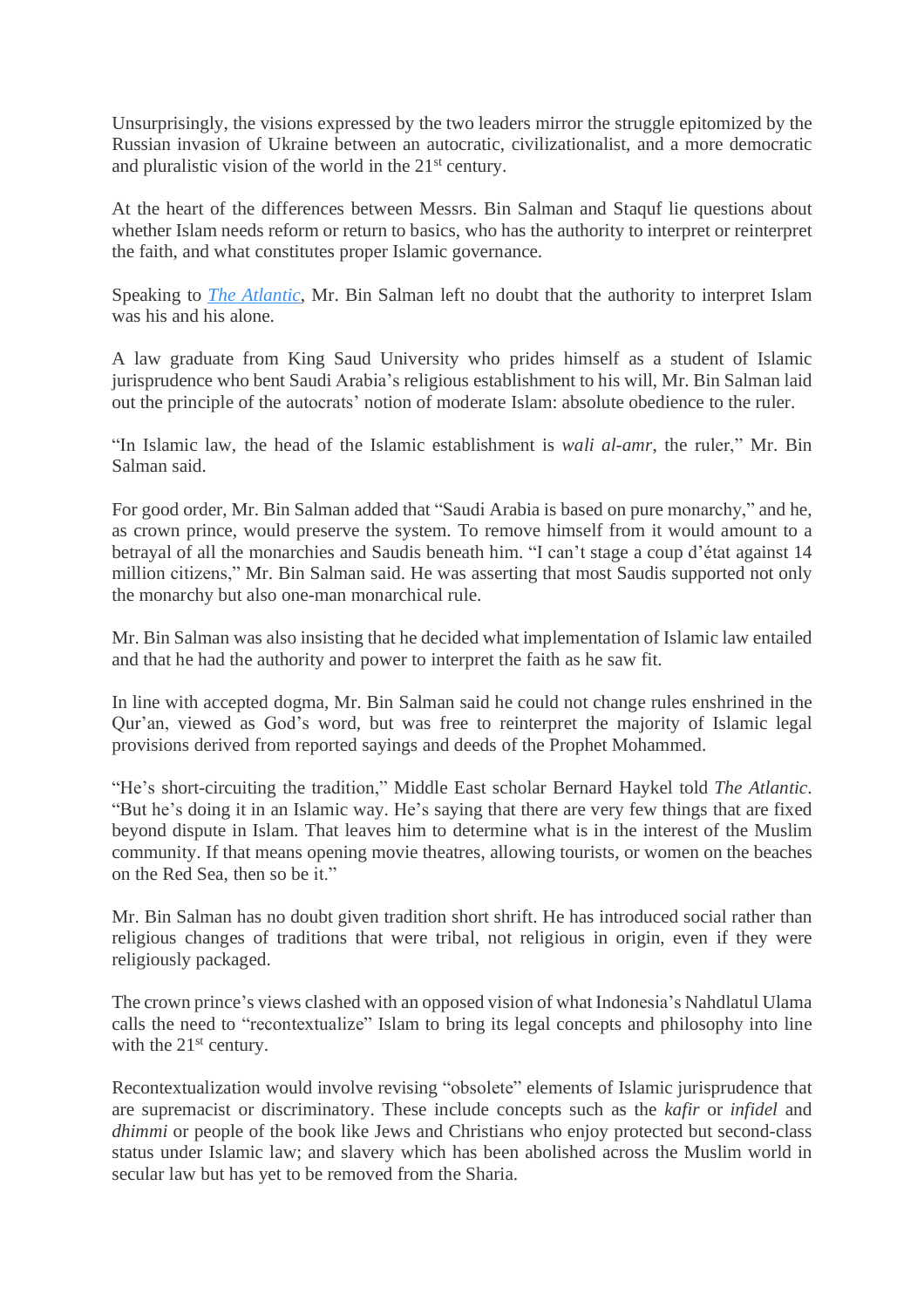The clash of visions was evident in Mr. Bin Salman's definition of authority and his rejection of the notion of a 'moderate Islam.' Mr. Bin Salman insisted "that the term would make terrorists and extremists happy."

In the crown prince's mind, it suggests that "we in Saudi Arabia and other Muslim countries are changing Islam into something new, which is not true," he said. "We are going back to the core, back to pure Islam," as practiced by the Prophet Muhammed and his four successors. "These teachings of the Prophet and the four *caliphs*—they were amazing. They were perfect."

Mr. Bin Salman's insistence that 7<sup>th</sup> century Islam was perfect explains why he has not anchored his wide-ranging social reforms that have lifted major but not all restrictions on women and modern-day entertainment in religious rather than only secular law.

Yet, it is religious, not Saudi law, that pious Muslims beyond the realm of Saudi jurisdiction will look at.

It's a void that Nahdlatul Ulama hopes to fill. The group says it has started to do so when in 2019, a gathering of 20,000 Islamic scholars declared the legal [category](https://www.baytarrahmah.org/media/2021/moderndiplomacy_defining-moderate-islam-muslims-and-evangelicals-forge-an-alliance_07-16-21.pdf) of the *kafir* or the *infidel* to be [obsolete](https://www.baytarrahmah.org/media/2021/moderndiplomacy_defining-moderate-islam-muslims-and-evangelicals-forge-an-alliance_07-16-21.pdf) and no longer operable under Muslim law.

The term was replaced with the word *muwathinun* or citizen to emphasize that Muslims and non-Muslims were equal before the law. "The word 'kafir' hurts some non-Muslims and is perceived to be theologically violent," Nahdlatul Ulama cleric Abdul Moqsith Ghazali said at the time.

The movement has since yet to tackle other legal concepts that it has identified as "obsolete."

Nonetheless, Mr. Staquf, who was elected chairman in December noted that Nahdlatul Ulama's founder, Haji Hasyim Asy'ari, had conceived the movement as a vehicle for "consolidating the universe."

At the time, that meant a vehicle to fill the void created by the abolition of the [caliphate](https://www.baytarrahmah.org/media/2022/kompas_NU-and-the-Mission-to-Realize-a-Universal-Humanism_02-23-22.pdf) by Mustafa Kemal Ataturk, the general-turned-statemen who carved modern Turkey out of the ruins of the Ottoman empire.

For many Muslims, the caliphate underpinned Islamic civilization. "From the existing records, Nahdlatul Ulama was established to forge a new path for future civilization, to replace the old civilizational construct that was lost," Mr. Staquf told Indonesia's *Kompas* magazine.

Rooted in the history of Indonesian Islam and Nahdlatul Ulama, Mr. Staquf branded the group's religious precepts as 'humanitarian Islam.' The group projects it as an alternative to state-backed, less developed, less tolerant, and less pluralistic notions of moderate Islam as propagated by Saudi Arabia and the United Arab Emirates as well as expressions of political Islam represented by Turkey, Iran, and the Muslim Brotherhood.

Mr. Staquf has one advantage few other Muslim religious reformers have. Indonesia and Nahdlatul Ulama have their own religious authorities that they believe rival those of the Middle East. As a result, Nahdlatul Ulama scholars feel no need to take their cue from seats of Islamic learning like Al Azhar in Cairo or the Islamic University of Medina.